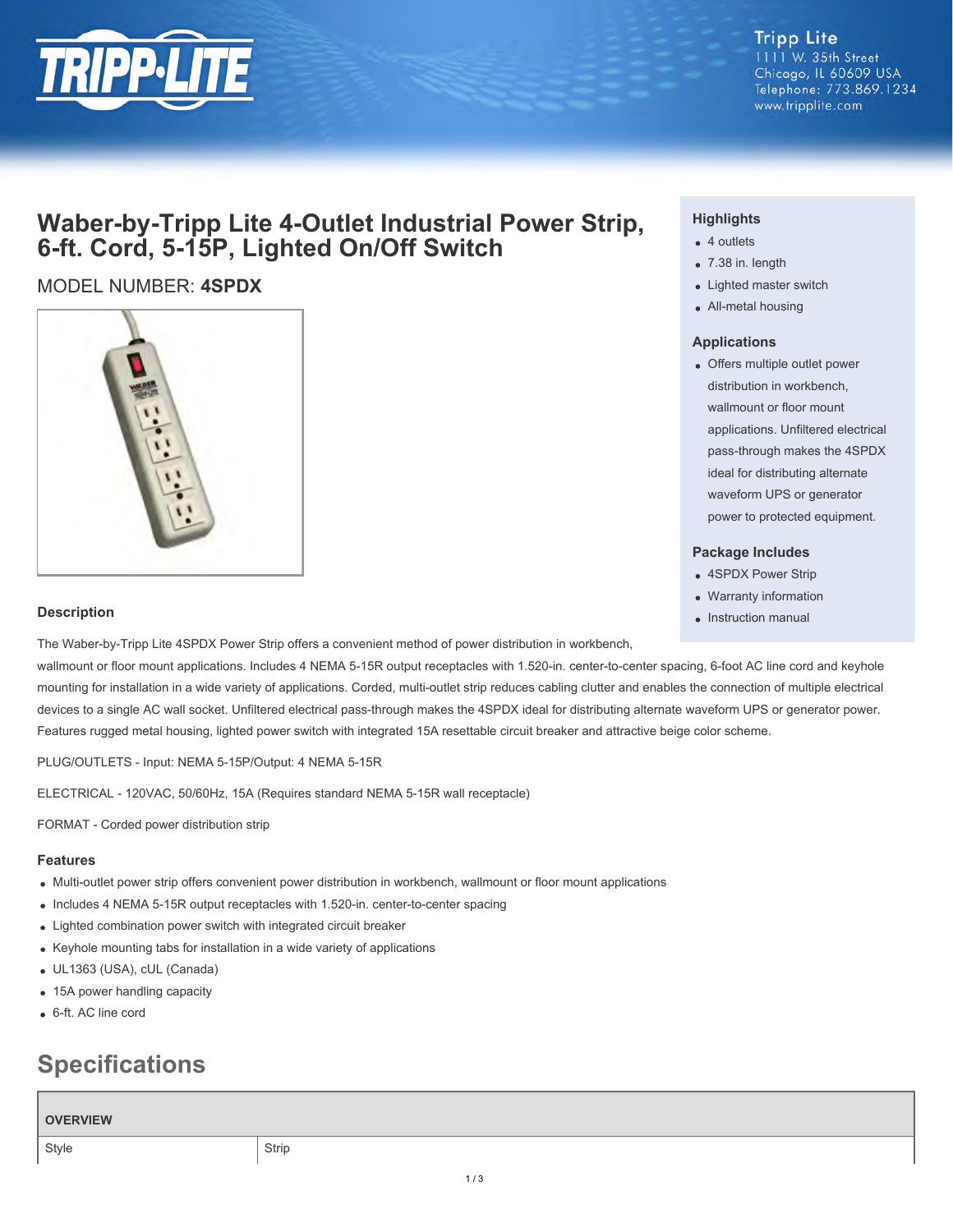

| <b>OUTPUT</b>                                           |                                                                |
|---------------------------------------------------------|----------------------------------------------------------------|
|                                                         |                                                                |
| <b>Frequency Compatibility</b>                          | 50 / 60 Hz                                                     |
| <b>Output Receptacles</b>                               | $(4) 5 - 15R$                                                  |
| Circuit Breaker (amps)                                  | 15                                                             |
| Outlet Spacing                                          | 1.520 in.                                                      |
| Outlet Orientation                                      | Single row of 4                                                |
| <b>INPUT</b>                                            |                                                                |
| Nominal Input Voltage(s) Supported                      | <b>120V AC</b>                                                 |
| Recommended Electrical Service                          | 15A 120V                                                       |
| Input Connection Type                                   | NEMA 5-15P                                                     |
| Input Cord Length (ft.)                                 | 6                                                              |
| Input Cord Length (m)                                   | 1.8288                                                         |
| Voltage Compatibility (VAC)                             | 120                                                            |
| <b>USER INTERFACE, ALERTS &amp; CONTROLS</b>            |                                                                |
| Switches                                                | Lighted combination switch / circuit breaker                   |
| <b>PHYSICAL</b>                                         |                                                                |
| Unit Dimensions (hwd / in.)                             | $7.5 \times 2.5 \times 1.5$                                    |
| Unit Dimensions (hwd / cm)                              | 19.1 x 6.4 x 3.8                                               |
| Material of Construction                                | Metal                                                          |
| Integrated Keyhole Mounting Tabs                        | Keyhole mounting tabs enable mounting to a variety of surfaces |
| Receptacle Color                                        | Beige                                                          |
| Color (AC Line Cord)                                    | Beige                                                          |
| Outlets Measurement (Center to<br>Center)               | 30mm                                                           |
| Keyhole Slot Mounting<br>Measurement (Center to Center) | 127mm                                                          |
| <b>CERTIFICATIONS</b>                                   |                                                                |
| UL1363 (Power Tap)                                      | UL1363                                                         |
| cUL / CSA (Canada)                                      | CUL                                                            |
| <b>WARRANTY</b>                                         |                                                                |